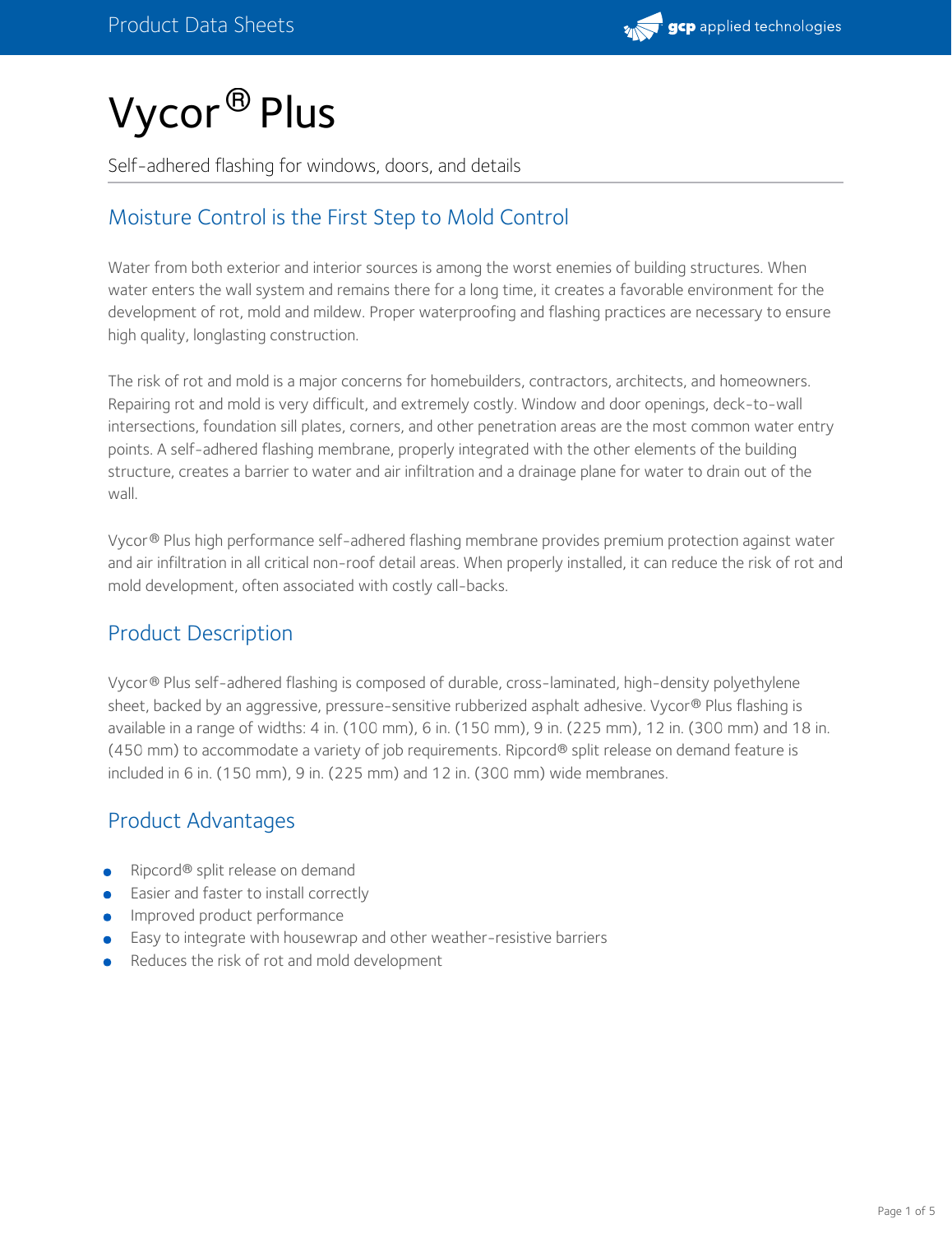





## Features & Benefits

- Ripcord® With the sophistication of construction practices it becomes a must to follow the proper sequencing principles. Ripcord® split release offers the flexibility to install half the membrane before and the other half after the other building envelope components are installed, i.e. housewrap or felt. Only in this way are the proper installation principles followed.
- Easy to work with Membrane installation is fast and easy— simply remove the release paper and press onto the substrate. With Vycor® Plus flashings allow contractors to flash more windows with better quality.
- Superior adhesion capabilities The membrane creates a strong bond to the substrate for long-lasting waterproofing protection.
- Seals around fasteners The specially formulated rubberized asphalt adhesive seals around fasteners, allowing no water to penetrate and get to the substrate.
- Forms water-tight laps Vycor ® Plus flashing's superior adhesion properties ensure strong laps, even in seams in the flashing.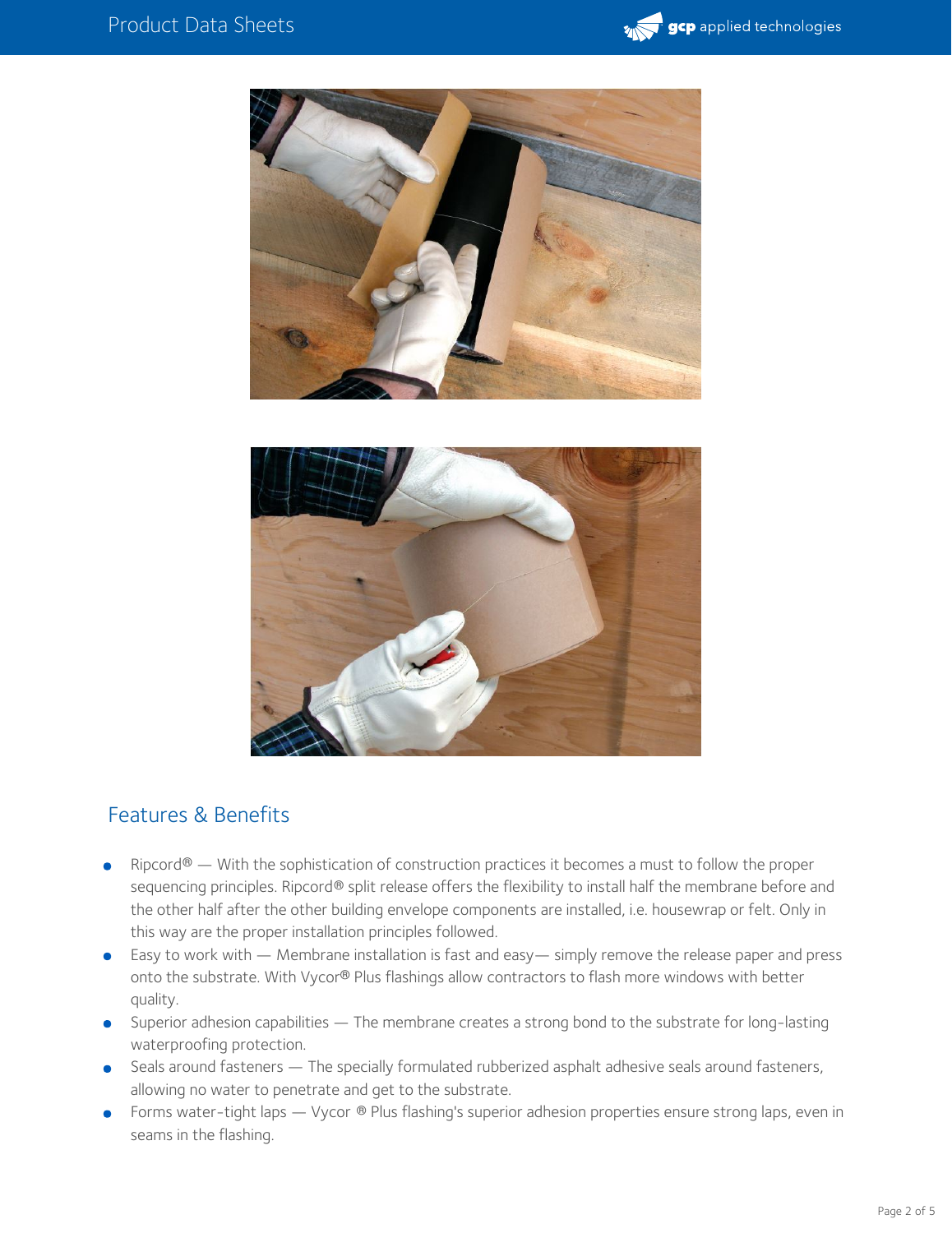

- Measurement markings The membrane surface is clearly marked at 6 in. (150 mm) and 12 in. (300  $\bullet$ mm) intervals to facilitate the installation procedure.
- Highly conformable and flexible Can accommodate settlement and shrinkage movement.
- Proven track record Vycor ® Plus flashing employs the same proven technology as our Grace Ice & Water Shield® —the market leader in self-adhered underlayments for over 35 years.
- Long-lasting waterproofing protection The polyethylene film and the specially-formulated rubberized asphalt components create a water and moisture barrier that does not degrade from the effects of the environment.

#### Usage

Vycor® Plus self-adhered flashing is a unique solution, appropriate for working around a number of detail areas, including, but not limited to:

- Window and door openings (headers, sills, jambs, thresholds, nailing flanges)
- Deck-to-wall intersections
- **Inside and outside corners of sheathing**
- Wall-to-wall tie-ins
- **•** Foundation sill plates
- **•** Sheathing panel seams
- **Under stucco finishes**
- **Masonry walls**
- Other non-roof detail areas

## Approvals

Complies with the requirements of AAMA 711 for self adhered flashing materials.

## Product Data

| <b>PROPERTY</b>               | <b>VYCOR®PLUS</b>    |                |                |                 |                 |  |  |  |
|-------------------------------|----------------------|----------------|----------------|-----------------|-----------------|--|--|--|
| Product thickness             | 25 mil (0.64 mm)     |                |                |                 |                 |  |  |  |
| Carrier film                  | Cross-laminated HDPE |                |                |                 |                 |  |  |  |
| Adhesive                      | Rubberized asphalt   |                |                |                 |                 |  |  |  |
| Release liner                 | Paper                |                |                |                 |                 |  |  |  |
| Color                         | Black-Grey           |                |                |                 |                 |  |  |  |
| Recommended<br>exposure limit | 30 Days              |                |                |                 |                 |  |  |  |
| Roll width(s)                 | 4 in. (100 mm)       | 6 in. (100 mm) | 9 in. (100 mm) | 12 in. (100 mm) | 18 in. (100 mm) |  |  |  |
| Roll length(s)                | 75 ft (22.9 m)       | 75 ft (22.9 m) | 75 ft (22.9 m) | 75 ft (22.9 m)  | 75 ft (22.9 m)  |  |  |  |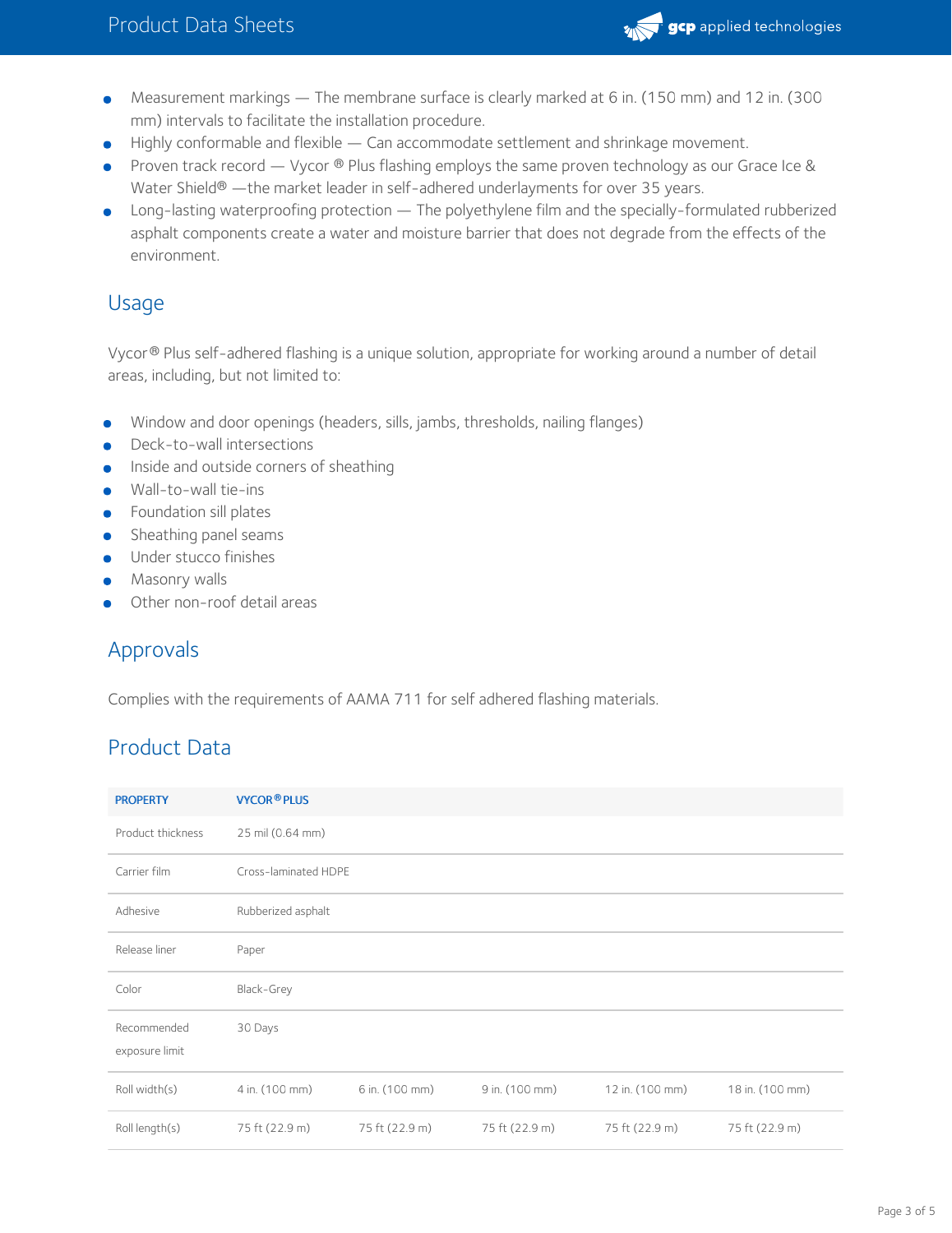

| Rolls per carton   | 18             | 12             | 6              |                |                |
|--------------------|----------------|----------------|----------------|----------------|----------------|
| Shipping weight    | 74 lbs (33 kg) | 74 lbs (33 kg) | 56 lbs (33 kg) | 74 lbs (33 kg) | 36 lbs (33 kg) |
| Cartons per pallet | 30             | 30             | 30             | 30             | 35             |

#### Precautions & Limitations

Vycor® Plus self-adhered flashing is designed for critical NON-ROOF flashing details. The membrane is slippery—DO NOT install on the roof; DO NOT walk on the membrane.

Do not leave the product permanently exposed to sunlight. Maximum recommended exposure time is 30 days. Due to its slight asphaltic odor, apply this product where the membrane is not exposed to interior living  $\mathsf{space}$  . Vycor® Plus flashing should not be used in hot desert areas in the southwestern United States.

Vycor ® Plus flashing is not compatible with flexible PVC. Contact window manufacturer for specific application instructions required when using a bituminous-based flashing. Certain metal window applications with integral nail fin may have specific limitations.

Some solvents in certain caulking may be incompatible with the adhesive in Vycor  $\,^{\circledR}$  Plus flashing.

For more information, check with your local GCP Applied Technologies technical sales representative.

#### Application Instructions

#### Surface Preparation

Apply Vycor® Plus flashing in fair weather when the air, surface and membrane are at temperatures of 25 °F (-4°C) or higher. After precipitation, allow a minimum of 24 hours for drying before installing the flashing.

Install directly onto a clean and dry surface. Some compatible substrates include wood, plywood, oriented strand board, metal, concrete and masonry. Remove dust, dirt, and loose nails. Protrusions must be removed. Surfaces shall have no voids, damaged, or unsupported areas. Repair surfaces before installing the membrane.

Priming is generally not required for most substrates provided they are clean and dry. However, on concrete, masonry and DensGlass Gold® , apply Perm-A-Barrier® WB Primer. If adhesion is found to be marginal, prime wood composition and gypsum sheathing also with Perm-A-Barrier® WB Primer. The coverage rate for Perm-A-Barrier® WB Primer is 250–350 ft<sup>2</sup>/gal (6–8 m <sup>2</sup>/L). Allow primer to dry completely, approximately 1 hour depending on weather conditions, before application of flashing.

#### Membrane Installation

Using the 6 in. (150 mm) and 12 in. (300 mm) measurement markings, cut the membrane to the desired length. Peel back the release paper to expose the adhesive. Align the membrane and press into place with heavy hand pressure.